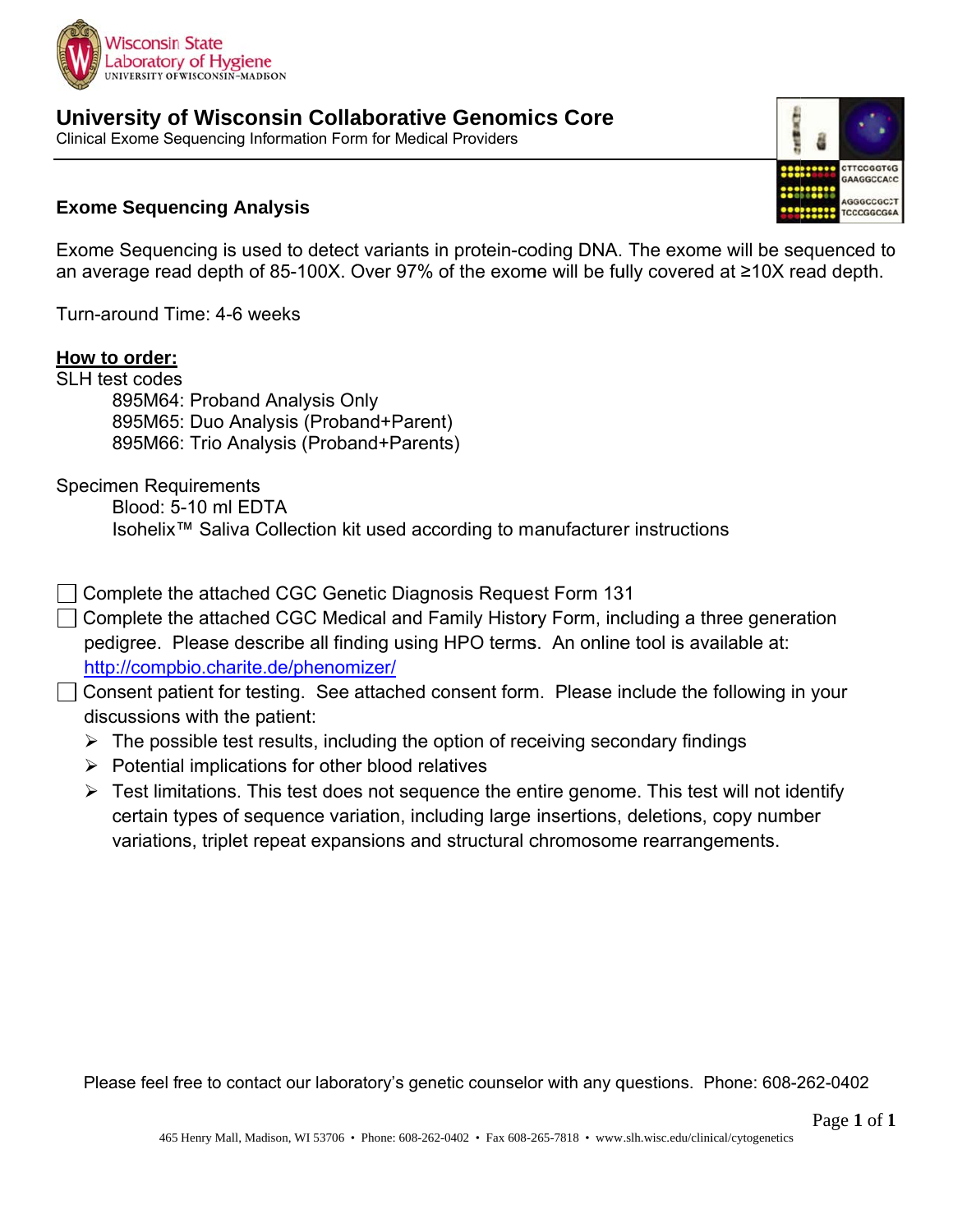|                                                                                                                                                                                                                                                                                                                                                                                                                                                                                                                                           |                                            |                           | University of Wisconsin<br>Collaborative Genomics Core                                                                                                                                                                                                                                                                                                                                                                                               |                                                                                              |                          | Genetic Diagnosis (03/2019)                               |                                                                                                                                                                                             | CGC#131                                                                                                                                                                                        |
|-------------------------------------------------------------------------------------------------------------------------------------------------------------------------------------------------------------------------------------------------------------------------------------------------------------------------------------------------------------------------------------------------------------------------------------------------------------------------------------------------------------------------------------------|--------------------------------------------|---------------------------|------------------------------------------------------------------------------------------------------------------------------------------------------------------------------------------------------------------------------------------------------------------------------------------------------------------------------------------------------------------------------------------------------------------------------------------------------|----------------------------------------------------------------------------------------------|--------------------------|-----------------------------------------------------------|---------------------------------------------------------------------------------------------------------------------------------------------------------------------------------------------|------------------------------------------------------------------------------------------------------------------------------------------------------------------------------------------------|
| <b>Collaborative Genomics Core</b><br>UNIVERSITY OF WISCONSIN-MADISON                                                                                                                                                                                                                                                                                                                                                                                                                                                                     |                                            |                           | 465 Henry Mall<br>Madison, WI 53706-1578<br>www.slh.wisc.edu/cytogenetics                                                                                                                                                                                                                                                                                                                                                                            |                                                                                              |                          |                                                           |                                                                                                                                                                                             |                                                                                                                                                                                                |
|                                                                                                                                                                                                                                                                                                                                                                                                                                                                                                                                           |                                            |                           | (PLEASE PRINT USING CAPITALS-FIELDS IN RED ARE REQUIRED)                                                                                                                                                                                                                                                                                                                                                                                             |                                                                                              |                          |                                                           |                                                                                                                                                                                             |                                                                                                                                                                                                |
| (1) Patient Last Name                                                                                                                                                                                                                                                                                                                                                                                                                                                                                                                     |                                            | <b>First Name</b>         |                                                                                                                                                                                                                                                                                                                                                                                                                                                      | Middle Name                                                                                  |                          |                                                           |                                                                                                                                                                                             |                                                                                                                                                                                                |
| (2) Name Change- Former Last Name                                                                                                                                                                                                                                                                                                                                                                                                                                                                                                         |                                            |                           |                                                                                                                                                                                                                                                                                                                                                                                                                                                      |                                                                                              |                          |                                                           |                                                                                                                                                                                             |                                                                                                                                                                                                |
| (3) Patient Address                                                                                                                                                                                                                                                                                                                                                                                                                                                                                                                       |                                            |                           |                                                                                                                                                                                                                                                                                                                                                                                                                                                      |                                                                                              |                          |                                                           |                                                                                                                                                                                             |                                                                                                                                                                                                |
| $(4)$ City                                                                                                                                                                                                                                                                                                                                                                                                                                                                                                                                | State<br>Zip                               |                           | County of Residence                                                                                                                                                                                                                                                                                                                                                                                                                                  |                                                                                              |                          | (13) ADDITIONAL REPORT COPIES NEEDED?                     |                                                                                                                                                                                             |                                                                                                                                                                                                |
| (5) Date of Birth                                                                                                                                                                                                                                                                                                                                                                                                                                                                                                                         | $(6)$ Age                                  |                           | $(7)$ Sex $\Box$ Male $\Box$ Female                                                                                                                                                                                                                                                                                                                                                                                                                  |                                                                                              |                          | Please check this box □ AND                               | Enter the clinician's name and address on the back of this form                                                                                                                             |                                                                                                                                                                                                |
| (8) Ethnicity<br>□Hispanic/Latino<br>□Non-Hispanic/<br>Latin                                                                                                                                                                                                                                                                                                                                                                                                                                                                              | (9)<br>$\Box$ Asian<br>$\Box$ Other $\Box$ | □Amer Indian              | □Black/African Amer<br>$\square$ White<br>□Pacific Islander                                                                                                                                                                                                                                                                                                                                                                                          |                                                                                              | (14) Ordering Provider   |                                                           |                                                                                                                                                                                             |                                                                                                                                                                                                |
| (10) Chart #/ Patient ID Number                                                                                                                                                                                                                                                                                                                                                                                                                                                                                                           | (11) Submitter Specimen ID Number          |                           |                                                                                                                                                                                                                                                                                                                                                                                                                                                      |                                                                                              | $(15)$ NPI #             |                                                           |                                                                                                                                                                                             |                                                                                                                                                                                                |
| (16) Attached copies of front and back of insurance card(s)? $\Box$                                                                                                                                                                                                                                                                                                                                                                                                                                                                       |                                            |                           |                                                                                                                                                                                                                                                                                                                                                                                                                                                      |                                                                                              |                          |                                                           |                                                                                                                                                                                             |                                                                                                                                                                                                |
| (18)<br>$\Box$ MEDICAID# $\_\_\_\_\_\_\_\_\_\_\_\_\_$                                                                                                                                                                                                                                                                                                                                                                                                                                                                                     |                                            |                           |                                                                                                                                                                                                                                                                                                                                                                                                                                                      |                                                                                              |                          | $\Box$ MEDICARE# $\Box$                                   |                                                                                                                                                                                             |                                                                                                                                                                                                |
|                                                                                                                                                                                                                                                                                                                                                                                                                                                                                                                                           |                                            |                           |                                                                                                                                                                                                                                                                                                                                                                                                                                                      |                                                                                              | $\Box$ Bill to Submitter |                                                           |                                                                                                                                                                                             |                                                                                                                                                                                                |
|                                                                                                                                                                                                                                                                                                                                                                                                                                                                                                                                           |                                            |                           | (20) Please write the letter corresponding to the appropriate ICD-10 Code to the left of the test name below (where applicable)                                                                                                                                                                                                                                                                                                                      |                                                                                              |                          |                                                           |                                                                                                                                                                                             |                                                                                                                                                                                                |
|                                                                                                                                                                                                                                                                                                                                                                                                                                                                                                                                           |                                            |                           |                                                                                                                                                                                                                                                                                                                                                                                                                                                      |                                                                                              |                          |                                                           |                                                                                                                                                                                             |                                                                                                                                                                                                |
|                                                                                                                                                                                                                                                                                                                                                                                                                                                                                                                                           |                                            |                           |                                                                                                                                                                                                                                                                                                                                                                                                                                                      |                                                                                              |                          |                                                           |                                                                                                                                                                                             |                                                                                                                                                                                                |
| □ Amniotic Fluid                                                                                                                                                                                                                                                                                                                                                                                                                                                                                                                          |                                            | $(22)$ Time of collection | $\Box$ Blood $\Box$ Chorionic Villus Sample $\Box$ Paraffin Section (tissue type $\Box$                                                                                                                                                                                                                                                                                                                                                              |                                                                                              |                          |                                                           |                                                                                                                                                                                             |                                                                                                                                                                                                |
|                                                                                                                                                                                                                                                                                                                                                                                                                                                                                                                                           |                                            |                           |                                                                                                                                                                                                                                                                                                                                                                                                                                                      |                                                                                              |                          |                                                           |                                                                                                                                                                                             |                                                                                                                                                                                                |
| (A) ICD-10 Code (B) ICD-10 Code (C) ICD-10 Code (D) ICD-10 Code (D) ICD-10 Code (B) ICD-10 Code (B) ICD-10 Code<br>(21) Date of collection<br>Specimen Source<br>Reason for Referral (please provide in addition to ICD-10 code above):<br><b>CHROMOSOME ANALYSIS</b>                                                                                                                                                                                                                                                                     |                                            |                           | <b>MOLECULAR ANALYSIS</b>                                                                                                                                                                                                                                                                                                                                                                                                                            |                                                                                              |                          |                                                           |                                                                                                                                                                                             |                                                                                                                                                                                                |
| □ 801 Chromosome Analysis, Blood<br>□ 803 Chromosome Analysis, Blood, Abridged<br>Examination for Familial Chromosome<br>Rearrangements<br>□ 850Chromosome Analysis, Amniotic Fluid<br>□ 852Chromosome Analysis, Amniotic Fluid,<br>Abridged (must also order 890)<br>□ 855Chromosome Analysis, Chorionic Villus<br>Sample<br>□ 857 Chromosome Analysis, CVS, Abridged<br>(must also order 890)<br>□ 831 Chromosome Analysis, Products of<br>Conception/Tissue Biopsy<br>$\Box$ 860 Tissue culture and shipment for<br>additional testing |                                            |                           | □ 828 Molecular Analysis, Fragile-X, Genetic<br>Diagnosis<br>□ 889Methylation-Specific PCR, SNRPN gene,<br>15q11.2<br>□ 890Chromosomal Microarray Analysis<br>(CMA), SNP-based<br>analysis)<br>□ 890FAM Targeted Microarray Analysis<br>(Family Studies)<br>$\Box$ 895M64 Exome Sequencing-Proband<br>Analysis Only<br>□ 895M65 Exome Sequencing- Duo Analysis<br>□ 895M66 Exome Sequencing- Trio Analysis<br>□ 895M41 Cardiomyopathy/Arrhythmia NGS | $\Box$ Tiered (Hold array pending chromosome<br>$\Box$ Concurrent (with chromosome analysis) |                          | <b>HHPCR</b><br><b>FISH ANALYSIS</b><br>Fluid<br>Embedded | □ 842C91 Hereditary Hemochromatosis<br>□ 842C92 Factor II Genotyping [PTPCR]<br>□ 842C90 Factor V Genotyping [FVPCR]<br>□ 871F28 DiGeorge /Velo-cardio-facial /<br>Deletion 22q11.2, TUPLE1 | $\Box$ 873 Prenatal Aneuploidy Panel, Amniotic<br>□ 875 Stillbirth Aneuploidy Panel, Paraffin<br>Schpritzen /Conotruncal anomaly Syndrome,<br>$\Box$ 871F34 SRY (Sex determining Region of Y), |

 $\Box$  Refusal for inclusion in these efforts may be indicated by checking this box. (If the box is not checked, the data will be anonymized and used.)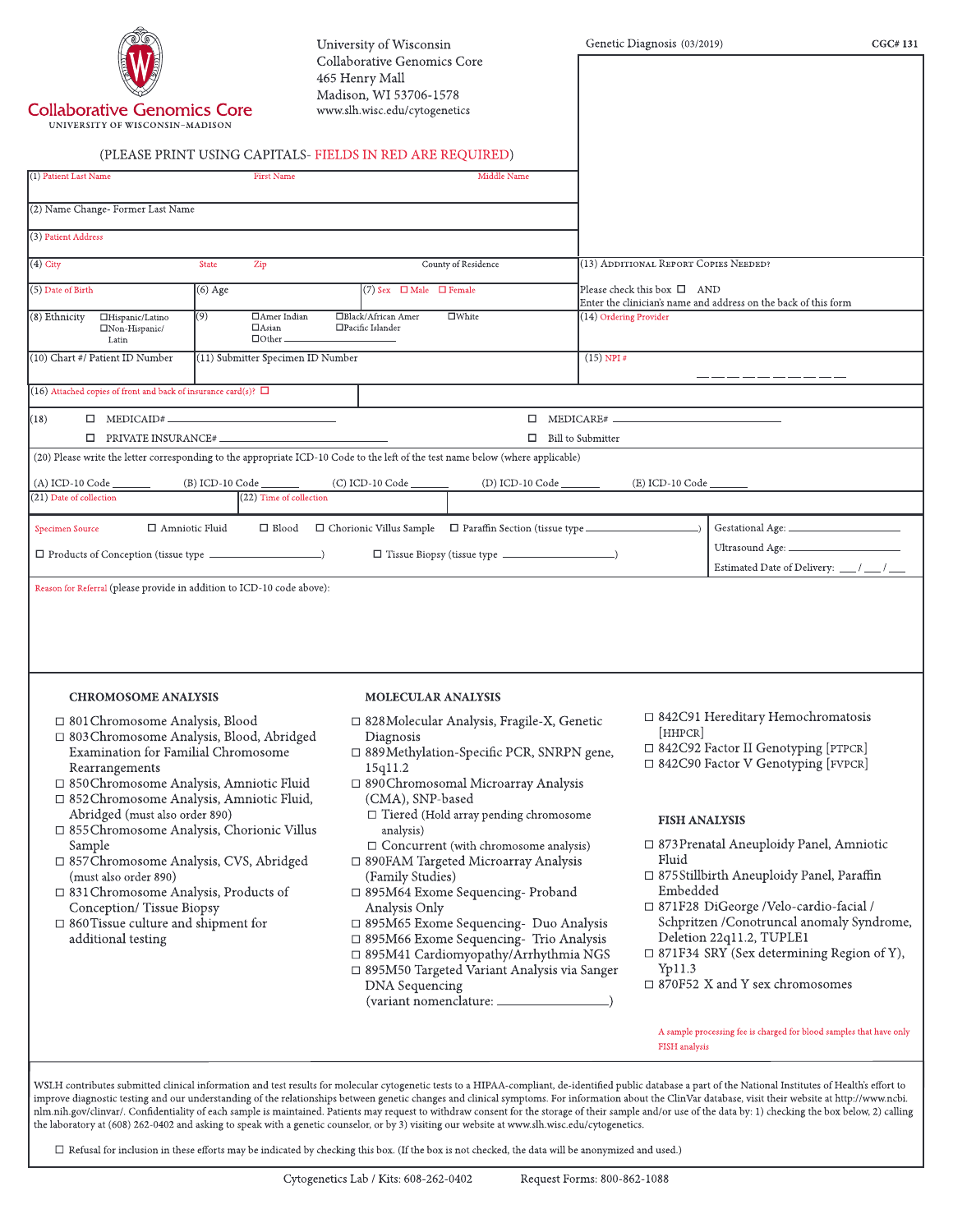# **University of Wisconsin Collaborative Genomics Core**

Informed Consent Form - Clinical Exome Sequencing

This form should be read by you and your doctor and/or genetic counselor. It explains the test that he or she would like you to think about having done. The form includes the types of results the test can give you and what they might mean for you and/or your family. For more detailed information on genetics, genetic disease, inheritance, or genetic testing, please consult with a genetic counselor. You may contact our laboratory's genetic counselor by calling 608-262-0402.

#### **PURPOSE**

- 1. The purpose of this test is to find any changes (variants) that might be in your DNA. DNA is the molecule that makes up your genes.
- 2. This looks at thousands of genes at the same time.
- 3. This test is used when medical/family history and/or physical exam strongly suggest a genetic cause for the features seen in you or your family.
- 4. The decision to have this testing should be made by you and your doctor. If you wish to speak to a genetic counselor about this testing, you can call 608-262-0402 and ask for a genetic counselor.

#### **TEST PROCEDURE**

- 1. You will give a blood sample (5-10cc or about 2 teaspoons). The blood sample will be sent to the UW **Collaborative Genomics Core.**
- 2. Your DNA will be separated from the blood sample and tested ("sequenced").
- 3. The DNA sequence will be studied to look for changes in your DNA that could explain the features seen in you or your family.
- 4. Other members of your family may be asked to have testing done to help us understand your test results. The UW Collaborative Genomics Core will recommend who in your family should be asked to have testing. Their participation is voluntary.
- 5. This test will not find all changes in your DNA. Not all areas of your DNA are being tested. This test will sequence most of the areas that contain our genes, but not all. Some types of changes (large rearrangements, copy number variation (CNV), trinucleotide repeat expansions, epigenetic effects) may not be found.
- 6. Many gene changes are expected to be found in your DNA sequence. Some changes are normal and do not cause health problems. Only medically important changes related to the request provided by your doctor will be reported.
- 7. DNA changes that might be important will be confirmed by a second test before being reported.

#### **RESULTS**

- 1. Test results will be reported to your doctor and/or genetic counselor assisting you with this testing.
- 2. Possible reported test results include:
	- > Pathogenic (or likely pathogenic) A clinically significant DNA change IS detected. We might find one or more changes in your genes that explain the features seen in you or your family.
	- $\triangleright$  A clinically significant change **IS NOT** detected. We might not find any specific change in your genes that would explain the features seen in you or your family. This result does not rule out a genetic cause for the features seen in you or your family.
	- > Variant of uncertain significance- A result of uncertain clinical significance is detected. We might find changes in your genes, but may not know if they explain the features seen in you or your family.
- 3. Secondary findings might be detected. We might find changes in your genes that are not related to the features seen in you or your family, but might put you or your family at risk for a different genetic disease. The features of this different disease might or might not be visible at this time. You may choose whether or not to have secondary findings reported to you. The types of secondary findings that we will report include:
	- a. Pathogenic and likely pathogenic findings in known autosomal recessive disease genes and X-linked disease genes in females. This is a form of pan-ethnic carrier screening. Two variants are required to cause autosomal recessive disease. If a single variant is found, the health of the carrier is not typically affected, but there may be a risk to the carrier's children and may impact reproductive decision making.
	- $\triangleright$  Pathogenic and likely pathogenic finding in genes that have been outlined by the American College of Medical Genetics and Genomics (ACMG) Secondary Findings Committee. These disorders are mostly treatable autosomal dominant disorders that are associated with predisposition to increased cancer risk (ex. hereditary colon cancer, hereditary breast cancer), connective tissue disorders (ex. Marfan syndrome, Loeys-Dietz syndrome), and inherited cardiac diseases (ex. hypertrophic cardiomyopathy, long QT syndrome).

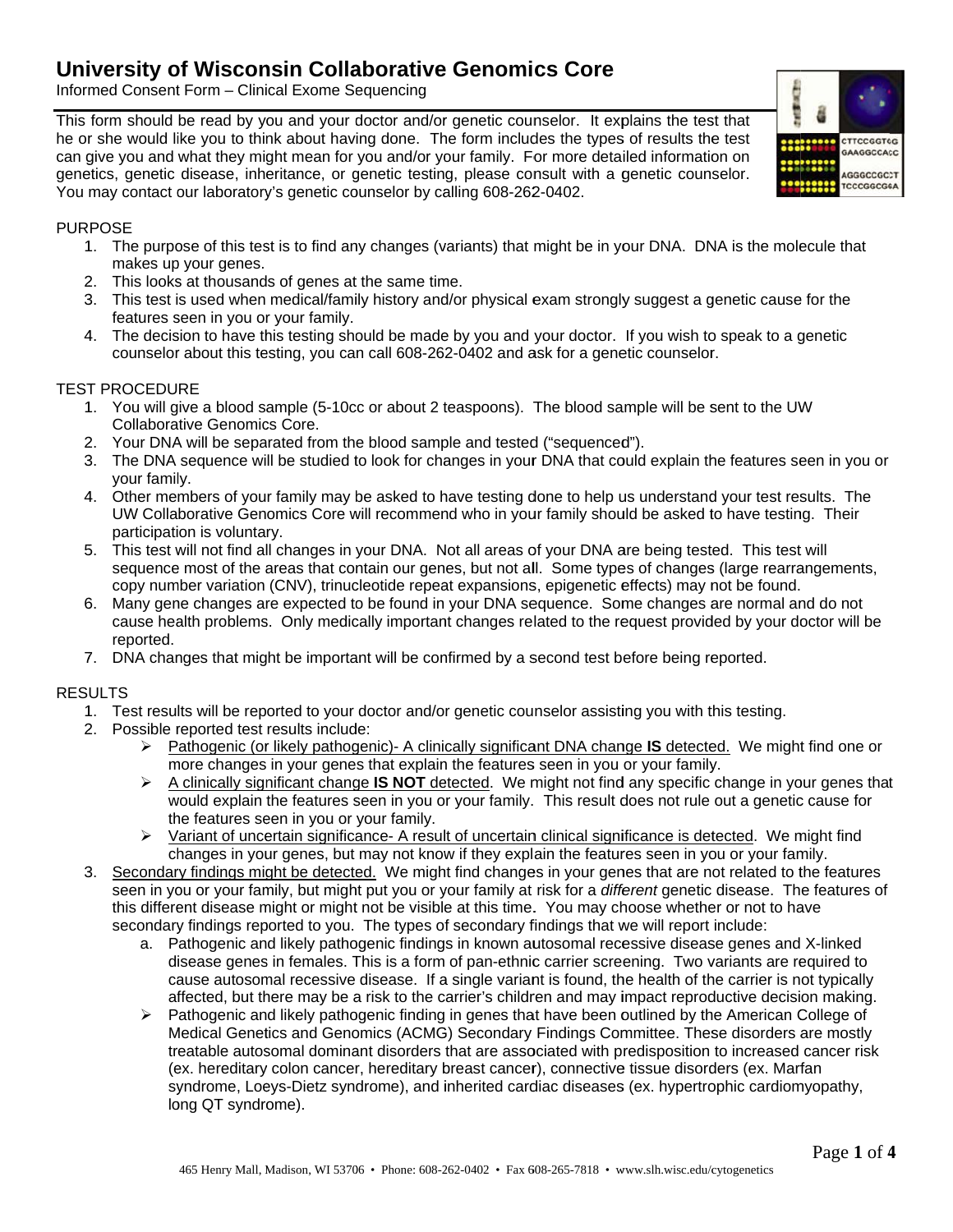- 4. Not all DNA changes (variants) will be reported. DNA changes that will not be reported include:
	- a. Variants commonly seen in healthy people (benign variants)
	- b. Variants that might slightly increase your risk for common disease (ex. diabetes, asthma, high blood pressure).
- 5. Only DNA changes (variants) found in the nuclear genome will be reported. Findings associated with mitochondrial disease due to mitochondrial DNA variants will not be reported at this time.
- 6. Test results may show that the true blood relationships of the family members being tested are reported incorrectly (for example: non-paternity – the stated father of a child is not the biological father). If discovered, this information will be verbally reported to the ordering healthcare provider, but will not be written in the final report.
- 7. Test results will be reported for the patient only. If other members of your family (mother and/or father of the patient) have testing done, information about the inheritance of any reported variant will be included on the patient's test report. Other family members who have testing to help us understand your results will not get a test result for themselves.

#### IMPLICATIONS OF RESULTS

- 1. Even if this testing finds a DNA change that may be causing the features seen in you or your family, it might not change your healthcare or treatment.
- 2. Results may have health and/or reproductive implications for other blood relatives. If you are found to have a clinically significant DNA change, your blood relatives (i.e. mother, father, siblings, children, etc.) may also carry that change.
- 3. The UW Collaborative Genomics Core will use your DNA sequence and medical/clinical information to provide the most accurate data and interpretation currently possible. However, at any time new scientific information could significantly alter the interpretation or significance of any DNA change (variant). It is *your responsibility* to recontact your doctor for updated information regarding variants.

#### POTENTIAL BENEFITS OF TESTING

- 1. Your results may help your doctor make more informed decisions about your healthcare and management.
- 2. You may receive no benefit from testing.

#### POTENTIAL RISKS OF TESTING

- 1. There are very few physical risks associated with this testing.
- 2. Genetic testing may cause emotional stress. Some people may feel anxious or depressed after learning genetic information about themselves and/or their children.
- 3. Genetic testing results can sometimes seem confusing. A person might make an important decision that cannot be undone based on confusion about the results (i.e. reproductive decisions).
- 4. In rare cases, people with genetic diagnoses had problems with insurance coverage. Talk to your doctor or genetic counselor if you have concerns about genetic discrimination prior to any testing.
- 5. Test results may show that the true blood relationships of the family members being tested are reported incorrectly (ex. non-paternity – the stated father of a child is not the biological father).

*Please contact our laboratory's genetic counselor by calling 608-262-0402 if you have any questions or concerns regarding this testing and/or its potential risks.* 

#### **Please demonstrate your understanding of this testing by indicating whether the following statements are true or false**

| a. This testing is voluntary.                                                        |  | TRUE or FALSE |
|--------------------------------------------------------------------------------------|--|---------------|
| b. You may receive no benefit from this testing.                                     |  | TRUE or FALSE |
| c. All DNA changes found will be included in the final report.                       |  | TRUE or FALSE |
| d. It could be important for other blood relatives to know the results of this test. |  | TRUE or FALSE |
| e. Why are you having this testing?                                                  |  |               |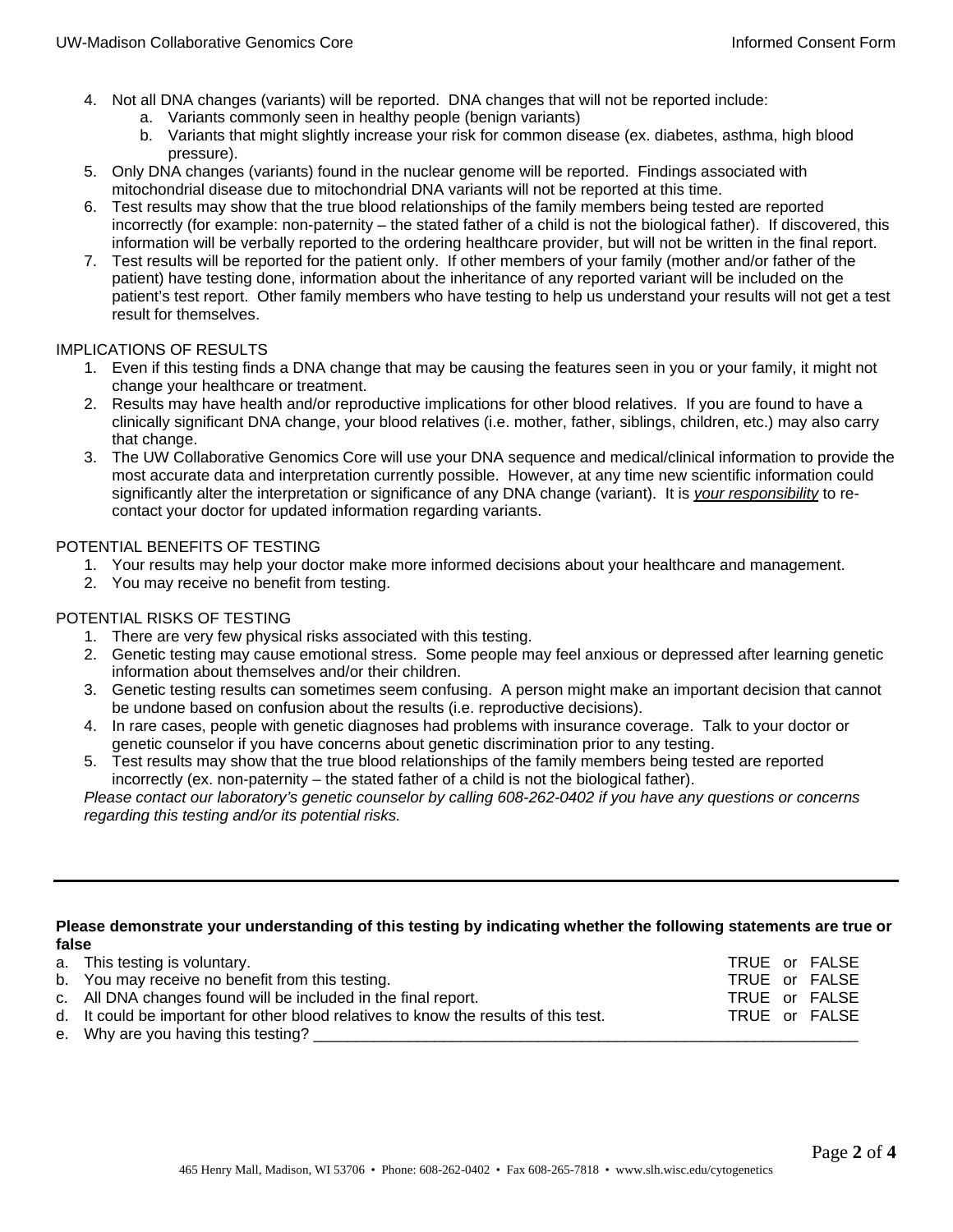#### **Please indicate whether you want possible secondary findings reported to you/your doctor**:

Secondary findings are limited to pathogenic and likely pathogenic findings in known autosomal recessive or X-linked disease genes and additional genes that have been outlined by the ACMG Secondary Findings Committee. Secondary findings will only be reported if you OPT-IN. Please initial next to the following statements if you OPT-IN.

Yes, if found, I want secondary findings associated with autosomal recessive and X-linked disease included in the final results.

Yes, if found, I want secondary findings associated with the ACMG Secondary Findings Committee included in the final report.

#### **By signing below I acknowledge the following:**

- 1. This testing is voluntary.
- 2. The sensitivity of this test is not 100% and that the cause of the features seen in me or my family may not be identified by this testing.
- 3. I have been informed of the risks and benefits of this testing and have been given a chance to have my questions answered by a genetics professional.
- 4. I am aware of what test results will and will not be disclosed to me.
- 5. I am aware that this testing could reveal true blood relationships.
- 6. I have read this consent form and will receive a copy for my records.
- 7. I give permission to have the UW Collaborative Genomics Core perform DNA sequencing of myself/my child.

\_\_\_\_\_\_\_\_\_\_\_\_\_\_\_\_\_\_\_\_\_\_\_\_\_\_\_\_\_\_\_\_\_\_\_\_\_\_\_\_\_\_\_\_\_ \_\_\_\_\_\_\_\_\_\_\_\_\_\_\_\_\_\_\_\_\_\_\_

\_\_\_\_\_\_\_\_\_\_\_\_\_\_\_\_\_\_\_\_\_\_\_\_\_\_\_\_\_\_\_\_\_\_\_\_\_\_\_\_\_\_\_\_ \_\_\_\_\_\_\_\_\_\_\_\_\_\_\_\_\_\_\_\_\_\_\_

Name of patient being tested (please print) Date of Birth (MM/DD/YYY)

Signature of patient  $D = D \cdot D$  Date (MM/DD/YYY) (see below if patient is a minor or decisionally-impaired adult)

\_\_\_\_\_\_\_\_\_\_\_\_\_\_\_\_\_\_\_\_\_\_\_\_\_\_\_\_\_\_\_\_\_\_\_\_\_\_\_\_\_\_\_\_\_

#### **Provider Statement**

I have explained the genetic testing to this individual. I have reviewed the possible outcomes and limitations outlined above and have answered all questions.

\_\_\_\_\_\_\_\_\_\_\_\_\_\_\_\_\_\_\_\_\_\_\_\_\_\_\_\_\_\_\_\_\_\_\_\_\_\_\_\_\_\_\_\_ \_\_\_\_\_\_\_\_\_\_\_\_\_\_\_\_\_\_\_\_\_\_\_

\_\_\_\_\_\_\_\_\_\_\_\_\_\_\_\_\_\_\_\_\_\_\_\_\_\_\_\_\_\_\_\_\_\_\_\_\_\_\_\_\_\_\_\_\_ \_\_\_\_\_\_\_\_\_\_\_\_\_\_\_\_\_\_\_\_\_\_\_

Signature of provider  $D = D$  and  $D = D$  and  $D = D$  and  $D = D$   $D = D$   $D = D$   $D = D$   $D = D$   $D = D$   $D = D$   $D = D$   $D = D$   $D = D$   $D = D$   $D = D$   $D = D$   $D = D$   $D = D$   $D = D$   $D = D$   $D = D$   $D = D$   $D = D$   $D = D$   $D = D$   $D = D$   $D = D$   $D = D$   $D = D$   $D = D$   $D = D$   $D$ 

#### **If patient is a minor or decisionally-impaired adult the following is required:**

Signature of parent or legal guardian Date (MM/DD/YYY)

Printed name

Specify relationship to patient: \_\_\_\_\_\_\_\_\_\_\_\_\_\_\_\_\_\_\_\_\_\_\_\_\_\_\_\_\_\_\_\_\_\_\_\_\_\_\_\_\_\_\_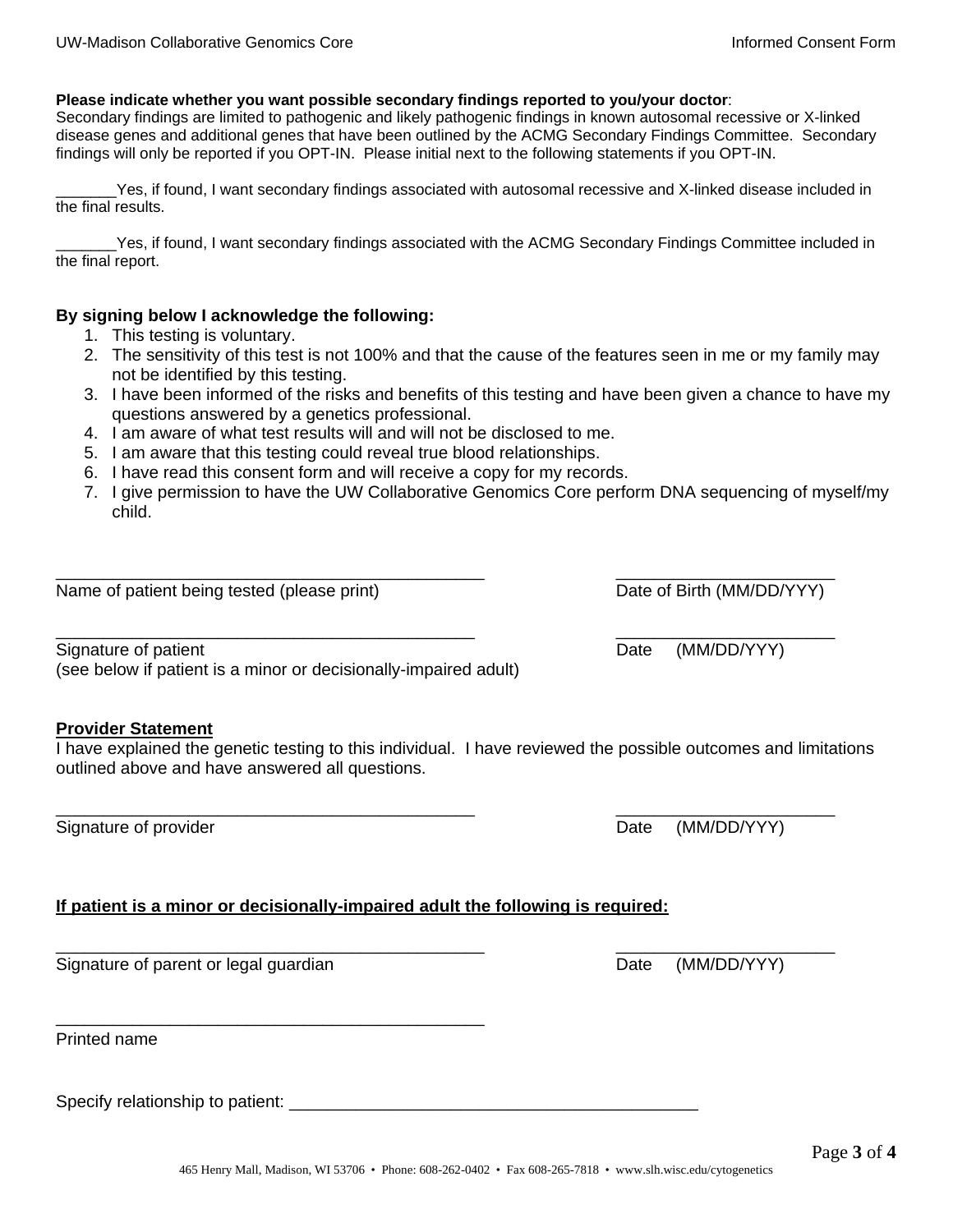#### **\* \* \* \* \* \* \* \* \* \* \* \* \* \* \* \* \* \* \* \* \* \* \* \* \* \* \* \* OPTIONAL \* \* \* \* \* \* \* \* \* \* \* \* \* \* \* \* \* \* \* \* \* \* \* \* \* \* \* \***

#### **Please indicate whether you want your/your child's leftover (residual) DNA saved. This is a form of DNA banking and is provided free of charge for exome sequencing patients.**

 $\Box$  I authorize banking of residual DNA for future diagnostic testing or research studies authorized by me or the current Specimen Owner (policy below).

#### **Authorized Specimen Owner**

| Name (Last, First) |  |
|--------------------|--|
| Street Address     |  |
| City               |  |
| <b>State</b>       |  |
| Zip Code           |  |
| Signature and Date |  |

#### **UW Cytogenetics Services DNA Bank Policy**

The purpose of this DNA Bank is to isolate and store purified human DNA for future diagnostic testing or research studies authorized by the Specimen Owner.

- 1. This Bank will adhere to the guidelines proposed by the American Society of Human Genetics (Am. J. Hum. Gen. 42:781 (1988)) and the current recommendations of the American College of Medical Genetics Storage of Genetic Materials Committee.
- 2. Because of the complexity and implications of DNA banking, blood samples will be processed and stored only after receiving a complete informed consent for DNA banking form signed by both the depositor and his/her healthcare provider, knowledgeable in the area of human genetics.
- 3. DNA will be extracted from 10-20cc sample of blood. The amount of purified DNA recovered and the integrity of the sample will be ascertained prior to storage, and successful storage will be reported to the depositor.
- 4. A very small percentage of blood samples from which the DNA is to be extracted may be lost in shipping or inadvertently destroyed. This Bank and the University of Wisconsin are not responsible for such loss. In the event that no DNA is obtained from the specimen submitted, the depositor will be notified immediately and requested to provide an additional specimen at no additional charge for processing and storage of the sample.
- 5. The DNA sample will be divided and stored at in two separate locations equipped with temperature control alarms. The samples shall then be stored indefinitely, except as further described in this policy.
- 6. It is the responsibility of the depositor or sample owner to inform the DNA Bank of address changes or if they choose to have their sample removed from the bank and destroyed.
- 7. Banked DNA is the property of the depositor, the person from whom the sample was taken, or their designee. In the event the DNA is obtained from a child, the sample is in control of the legal guardian until which time the depositor is no longer a minor under current law. In the event the depositor dies before transferring ownership to another individual, the sample will be destroyed. Ownership can be transferred to another individual at any time by writing to this laboratory.
- 8. Release for clinical testing of any portion of the DNA deposited requires the written request and authorization of the depositor, specifying the testing facility or medical professional and address where the specimen(s) will be analyzed (any paperwork needing to be sent with the sample should be included with your request.) The University of Wisconsin Cytogenetics Laboratory DNA Bank will not be held responsible for diagnostic testing of these specimens in other facilities. The DNA will be released only to the designated medical professionals or diagnostic laboratories. Because of the complexity and implications of DNA testing, the DNA sample will be released for testing only through a physician or genetic counselor designated by the depositor.
- 9. The DNA Bank will obtain written informed consent of the depositor or subsequent owner of the DNA before using any part of the sample for research unless such consent is not required by law. The DNA Bank retains the right to contact the depositor regarding permission for this use.
- 10. The bank reserves the right to destroy a sample at any time after making reasonable attempts without success to contact the depositor using the last known address or if the Bank determines that the sample is not the depositor's.
- 11. The depositor may contact the DNA Bank at any time. Current contact phone: 608-262-0402.
- 12. The DNA sample and all information received shall be held in strict confidence.
- 13. The depositor may request to have the sample destroyed or transferred to another medical laboratory at any time. Written directions from the depositor are required. No refund of any part of the processing and storage fee will be made in the event the sample is destroyed or transferred.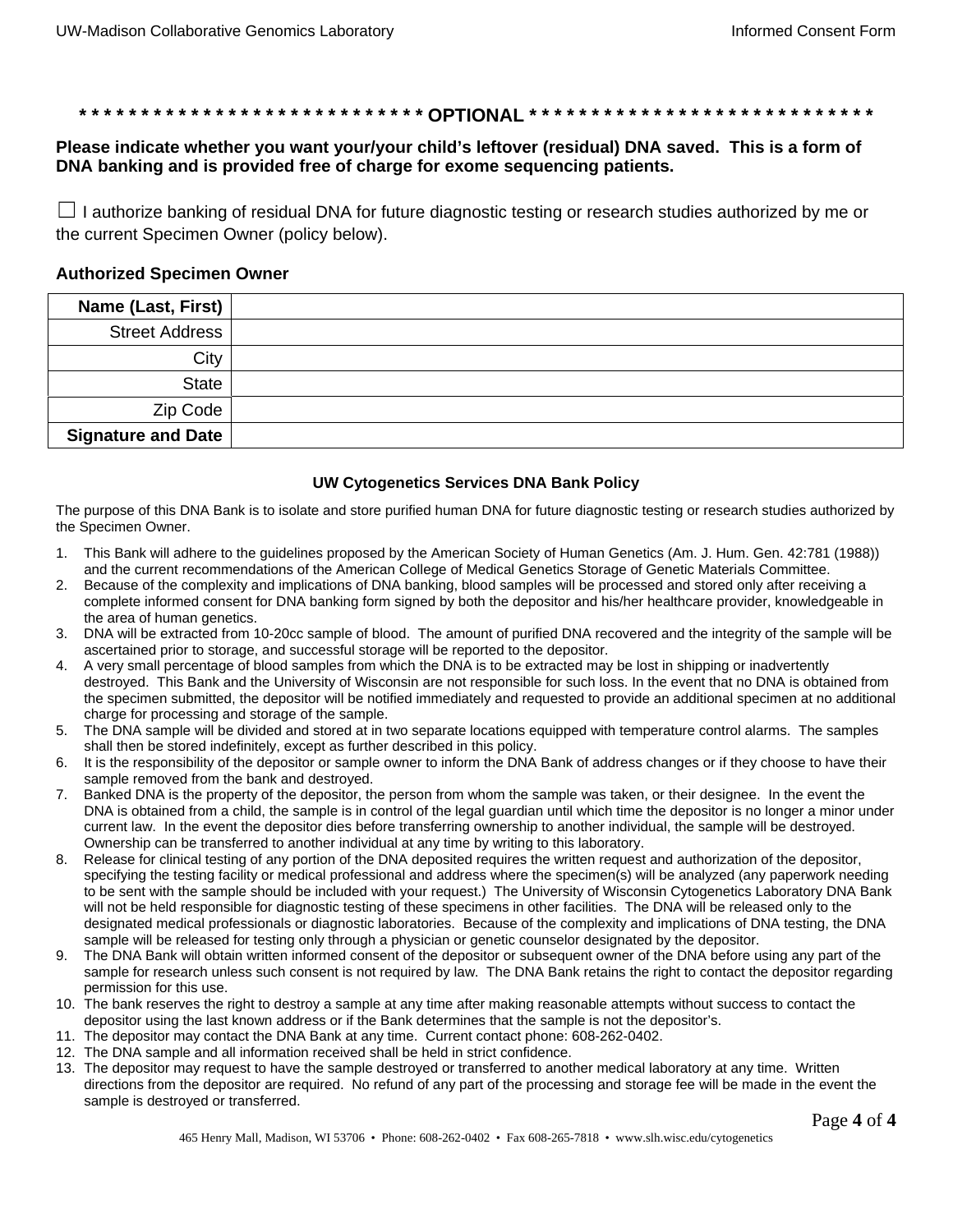# **University of Wisconsin Collaborative Genomics Core**

Phenotype and Family History Form – Whole Exome Sequencing

|                                                                                                                                                                                                                                         | DOB: with a series of the series of the series of the series of the series of the series of the series of the | Gender: [ ] M [ ] F                                      |
|-----------------------------------------------------------------------------------------------------------------------------------------------------------------------------------------------------------------------------------------|---------------------------------------------------------------------------------------------------------------|----------------------------------------------------------|
|                                                                                                                                                                                                                                         |                                                                                                               | Contact Number: National Property of the Contact Number: |
| <b>Medical History</b><br>Please describe all findings using HPO terms if available. An online tool is available at: http://compbio.charite.de/phenomizer/<br>Include clinical diagnosis and previous genetic testing results if known. |                                                                                                               |                                                          |
| <b>Clinical Diagnosis:</b>                                                                                                                                                                                                              |                                                                                                               |                                                          |
| Perinatal history:                                                                                                                                                                                                                      | Cardiac:                                                                                                      |                                                          |
| Growth:                                                                                                                                                                                                                                 | Gastrointestinal:                                                                                             |                                                          |
| Cognitive/Developmental:                                                                                                                                                                                                                | Musculoskeletal:                                                                                              |                                                          |
| Behavioral/Psychiatric:                                                                                                                                                                                                                 | Genitourinary:                                                                                                |                                                          |
| Cutaneous:                                                                                                                                                                                                                              | Immunologic:                                                                                                  |                                                          |
| Neurological:                                                                                                                                                                                                                           | Metabolic:                                                                                                    |                                                          |
| Hearing/vision:                                                                                                                                                                                                                         | Hematologic:                                                                                                  |                                                          |
| Craniofacial:                                                                                                                                                                                                                           |                                                                                                               |                                                          |
| Other:                                                                                                                                                                                                                                  |                                                                                                               |                                                          |

Please list all previous genetic testing undergone by patient, including results: